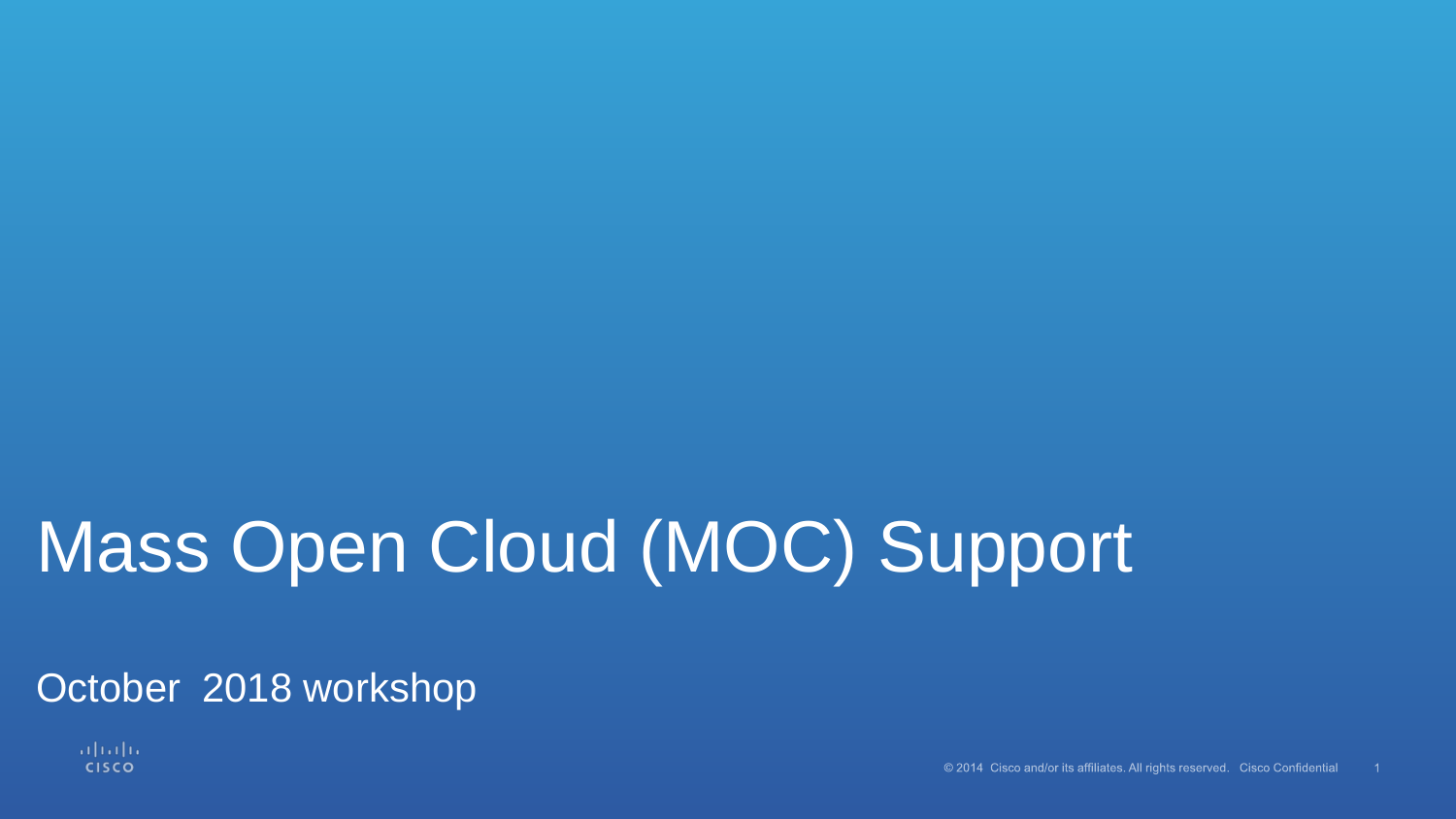Agenda



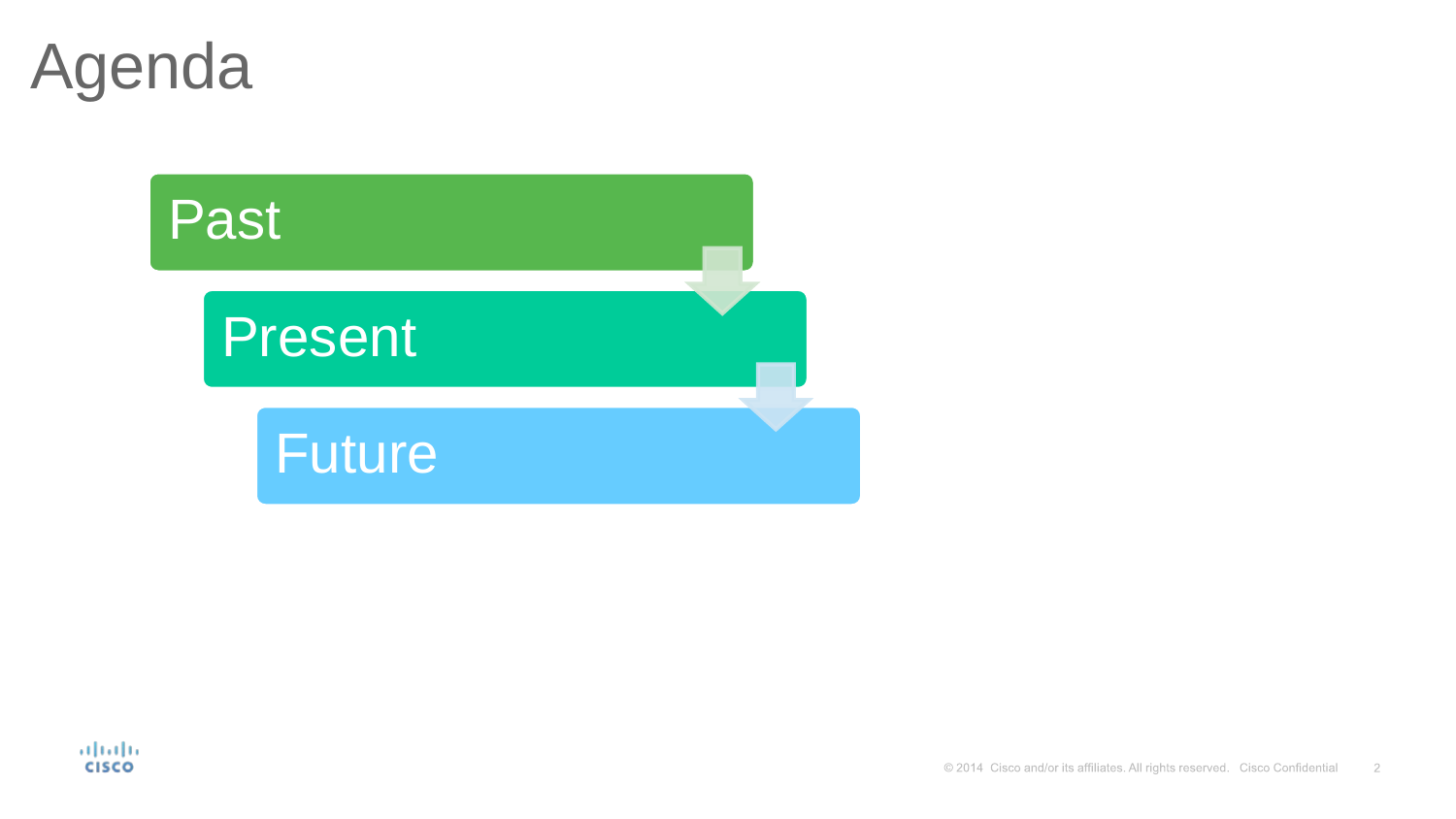## Cisco Multi-cloud Portfolio

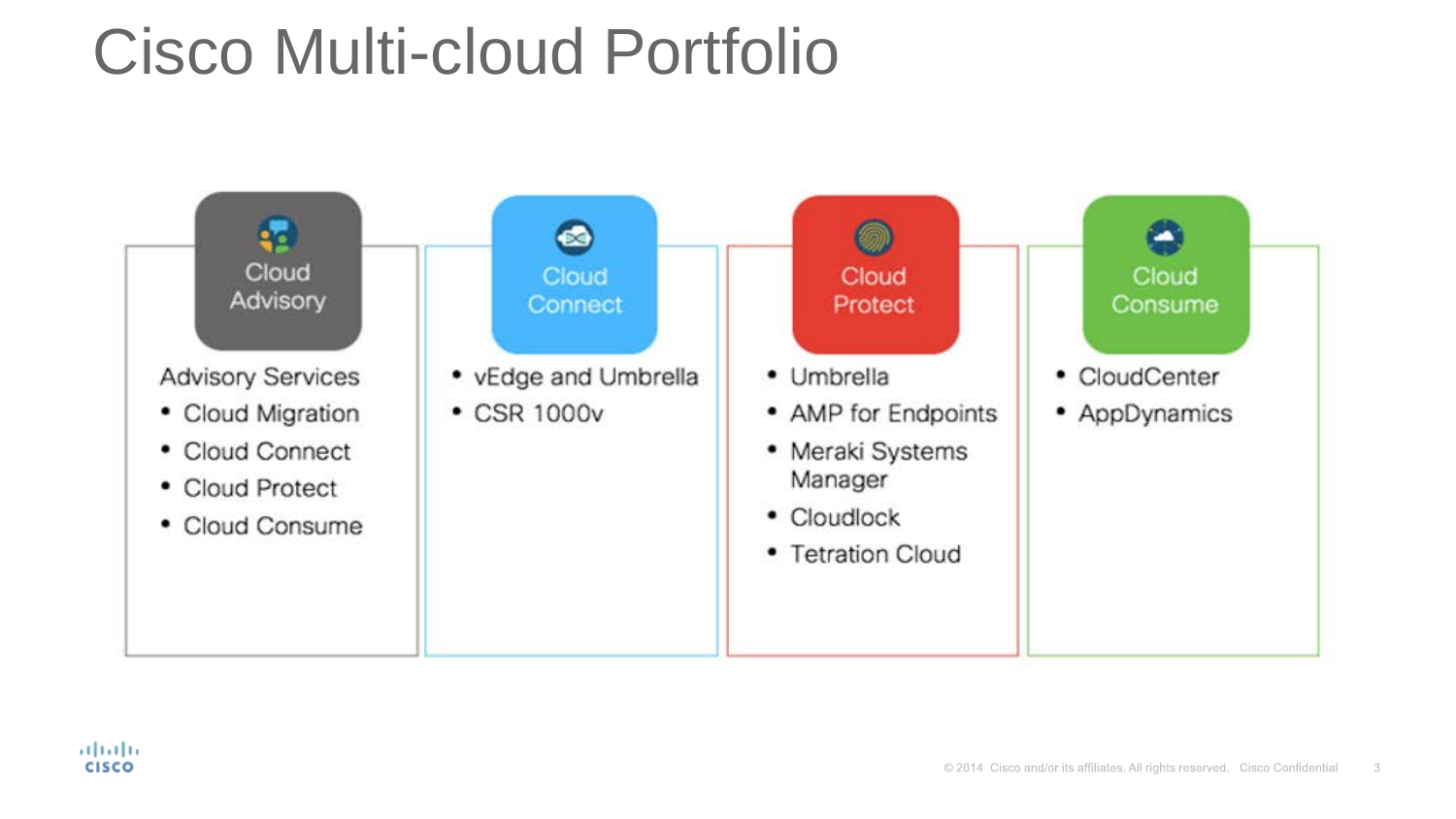## Past

- Participating member 2016
- Sponsored by Cisco Cloud CTO and CTAO (Research Office)
- Donated equipment (UCS blade servers)
- 3 year commitment on funding

Cisco Unified Computing System (UCS) Blade Server

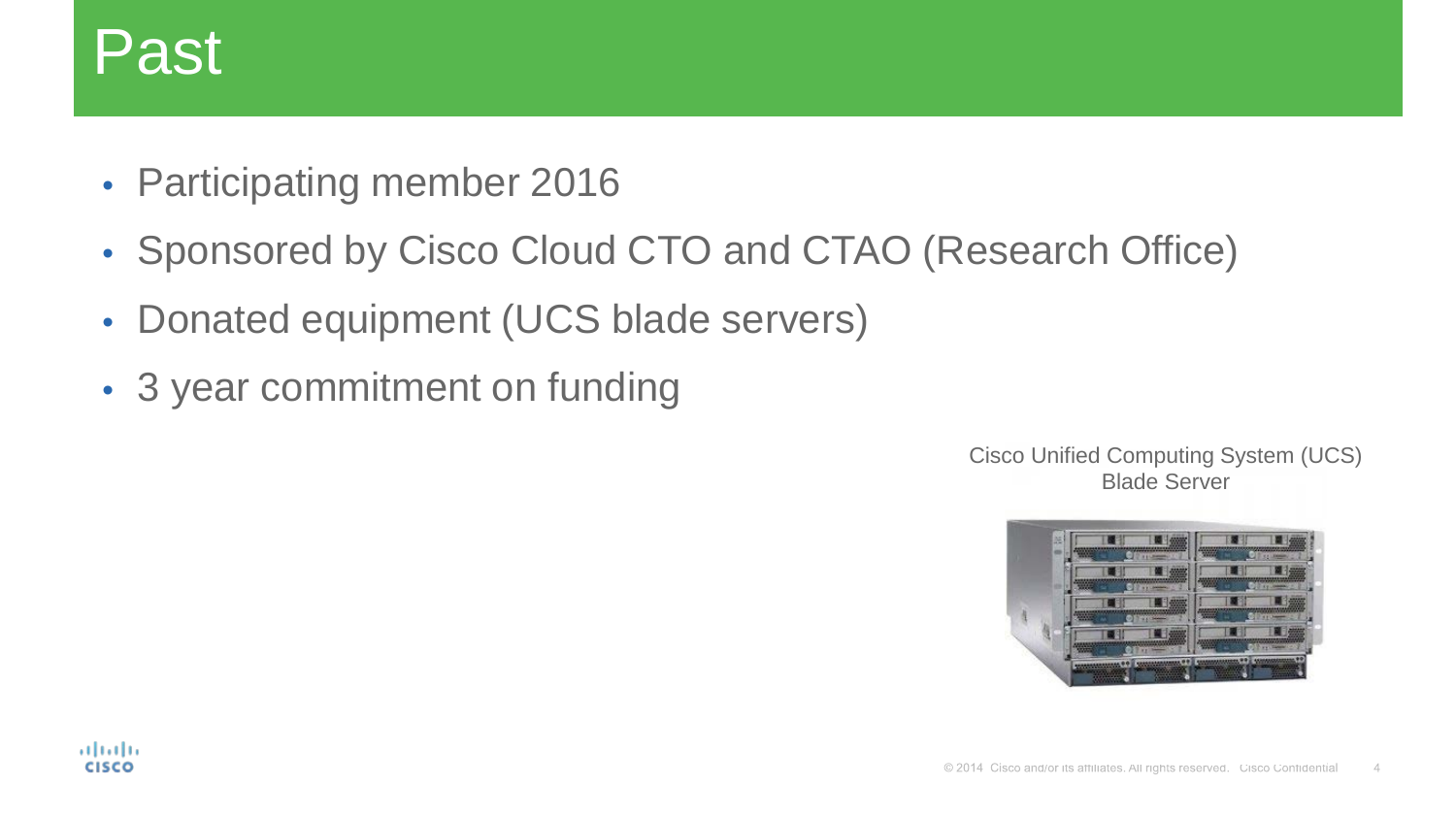

- Renewed commitment 3 year with additional funding
- U.S. Public Sector Research and Education
- Additional hardware (UCS rack servers and N9K w/ ACI)
- Sustainable services (compliant storage, cloud management, workload automation, and cyber platform)









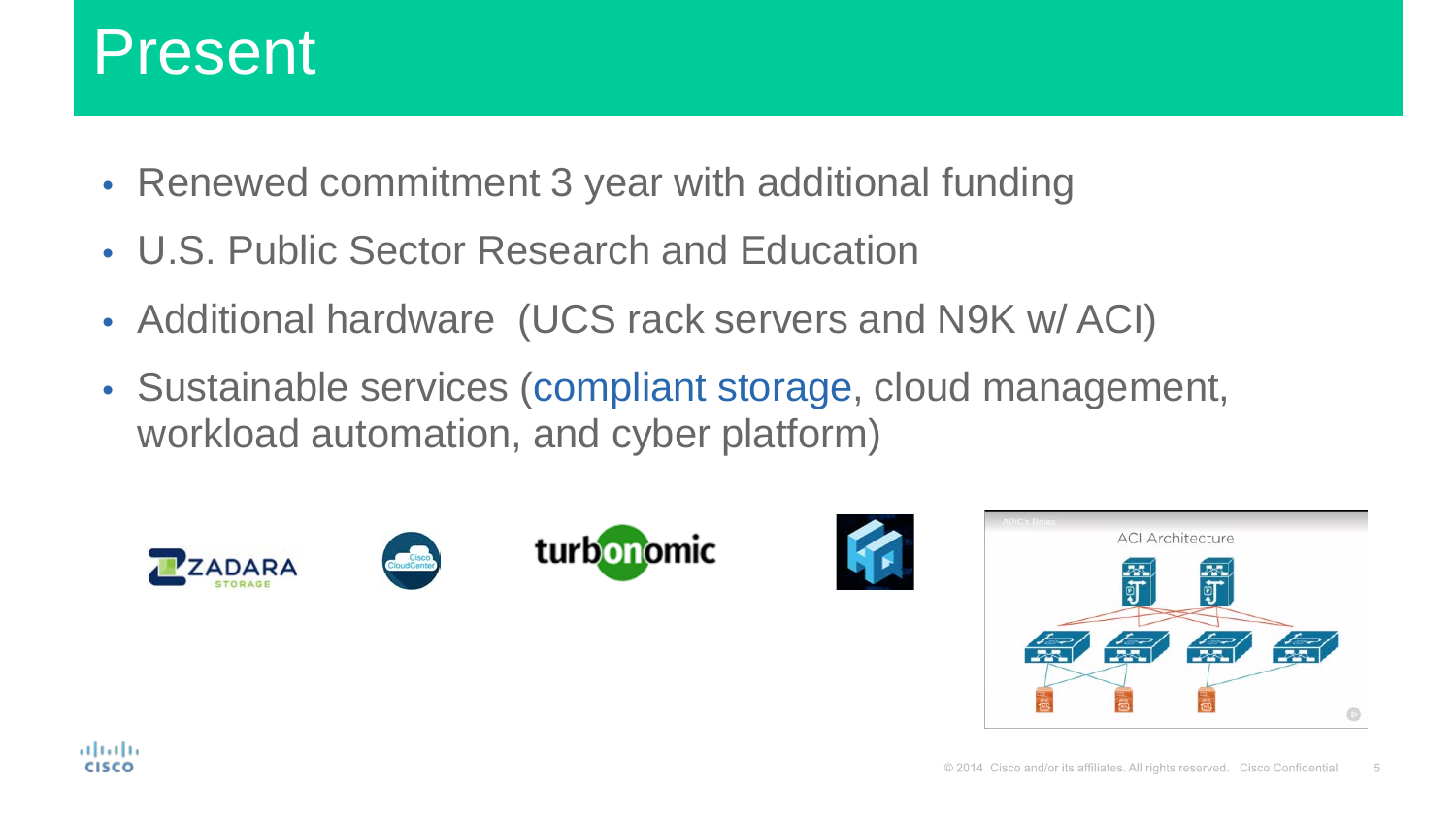

#### **Zadara**

- Enterprise quality, resilient, compliant, highly available, consistent performance storage
- Consumed as a Service flexible, dynamic and billable
- Scale out grow to hundreds of Storage Nodes, thousands of drives and multi-Petabyte Storage
- True Multi-tenancy End-user controlled privacy and security.
- Universal Storage Supports all data services on one common infrastructure: Block, File, Object



#### **Cloud Center**



- Enforce multi-cloud governance by quiding user decisions to reduce risk
- Securely automate deployment to reduce manual effort and get consistent results
- Increase feature velocity via integration with developer tools to accelerate time to market
- Optimize cloud consumption to cut pay-per-use cloud costs Deple

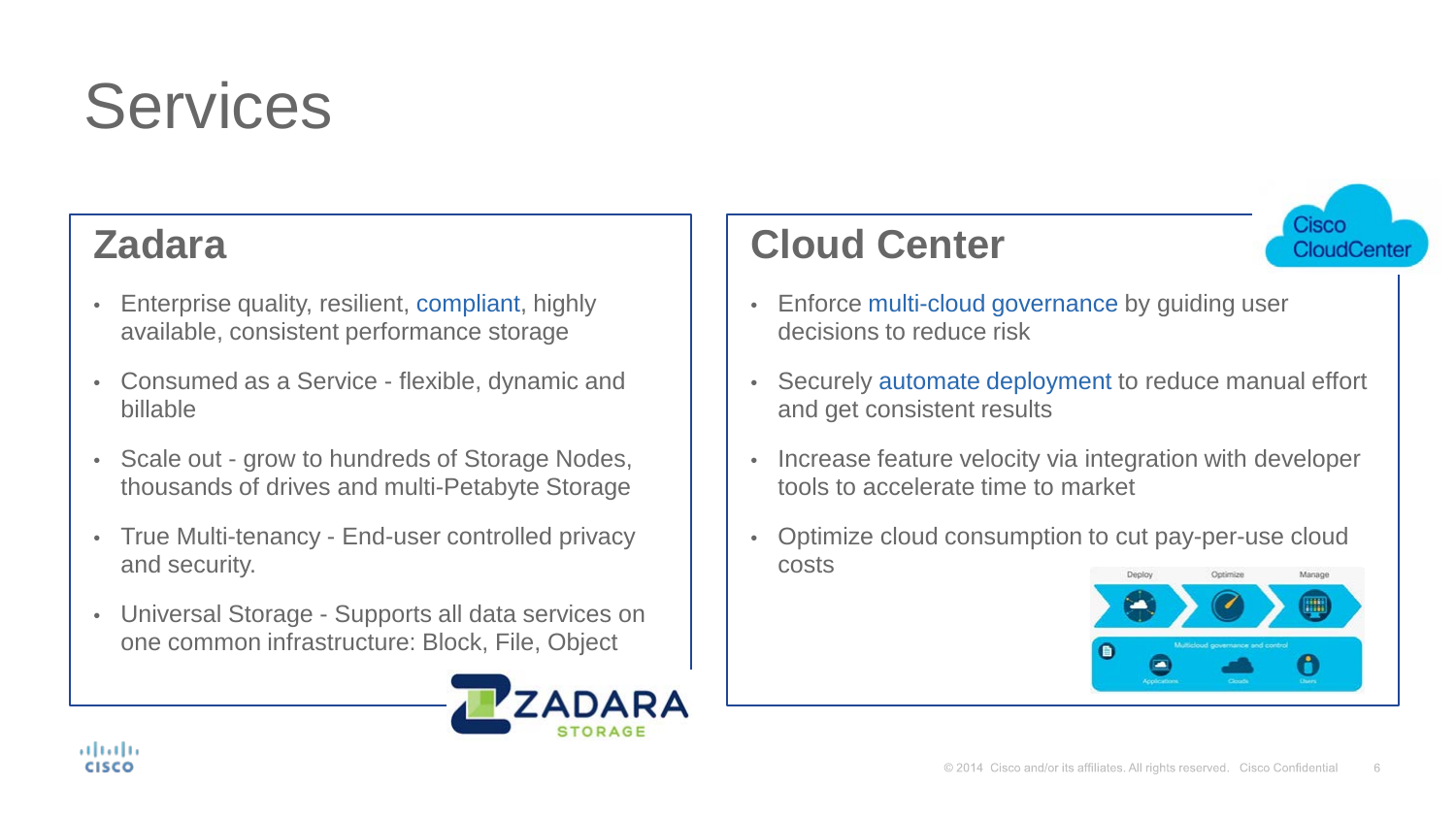

#### **Workload Optimization**

- Designed for virtualized on-premise and public cloud infrastructures
- Supports multiple hypervisors, containers and cloud platforms
- Delivers elastic infrastructure at scale without disrupting workload performance
- Proactive scaling of resources before performance degradation occurs
- 1, 3, and 5 year subscriptions with per workload (VM) tiered pricing



#### **Cyber range as a service**

- Quickly and easily build an exact copy of any IT infrastructure
- Ability to re-use, share, and scale
- Ability to bridge physical and virtual environments
- INCS-CoE Capture the Flag Competition (11/1/2018)
- Members Keio University, MIT, Harvard, Northeastern, Oxford University, Stanford, etc.
- [https://ctf2018.hyperqube.io](https://ctf2018.hyperqube.io/)

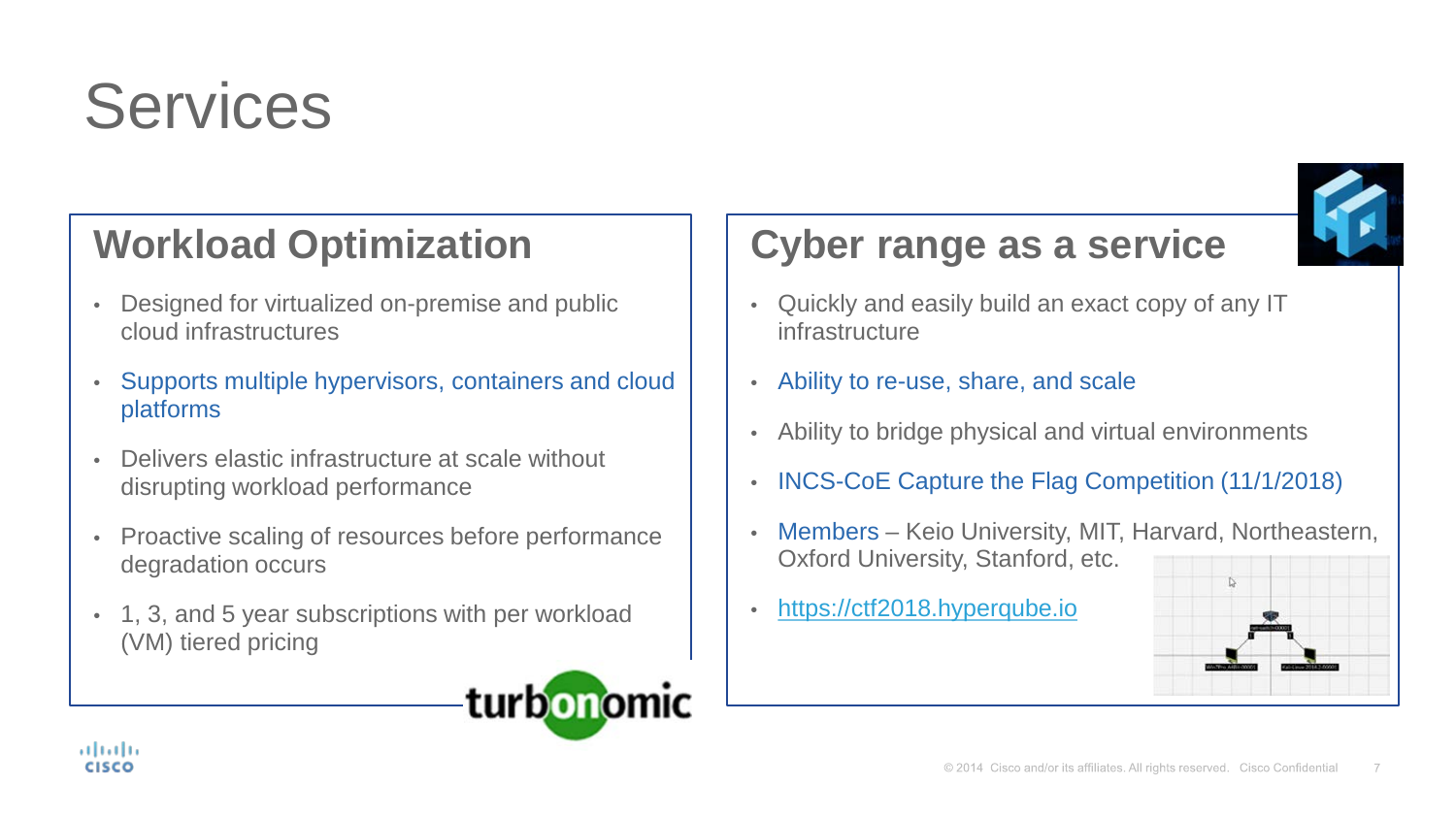### **Zadara – One Product, One Solution**

- $\checkmark$  Elastic, scalable arrays in the public cloud and on-premises
- $\checkmark$  Provision as much and as many as you need, only pay for what you use
- $\overline{\phantom{a}}$  All protocols and security included, AES 256 Encryption
- $\checkmark$  100% Isolation between users and use cases
- $\checkmark$  Fully Managed with Backup, snapshots and DR built-in
- $\checkmark$  SSD Performance, SATA pricing to align with use cases
- $\checkmark$  HA with 99.999% Availability
- Hardware refreshes for **OPaaS** (Storage Immortality) with no downtime or added cost
- $\checkmark$  Competitive Pricing

almla **CISCO** 

© 2014 Cisco and/or its affiliates. All rights reserve

8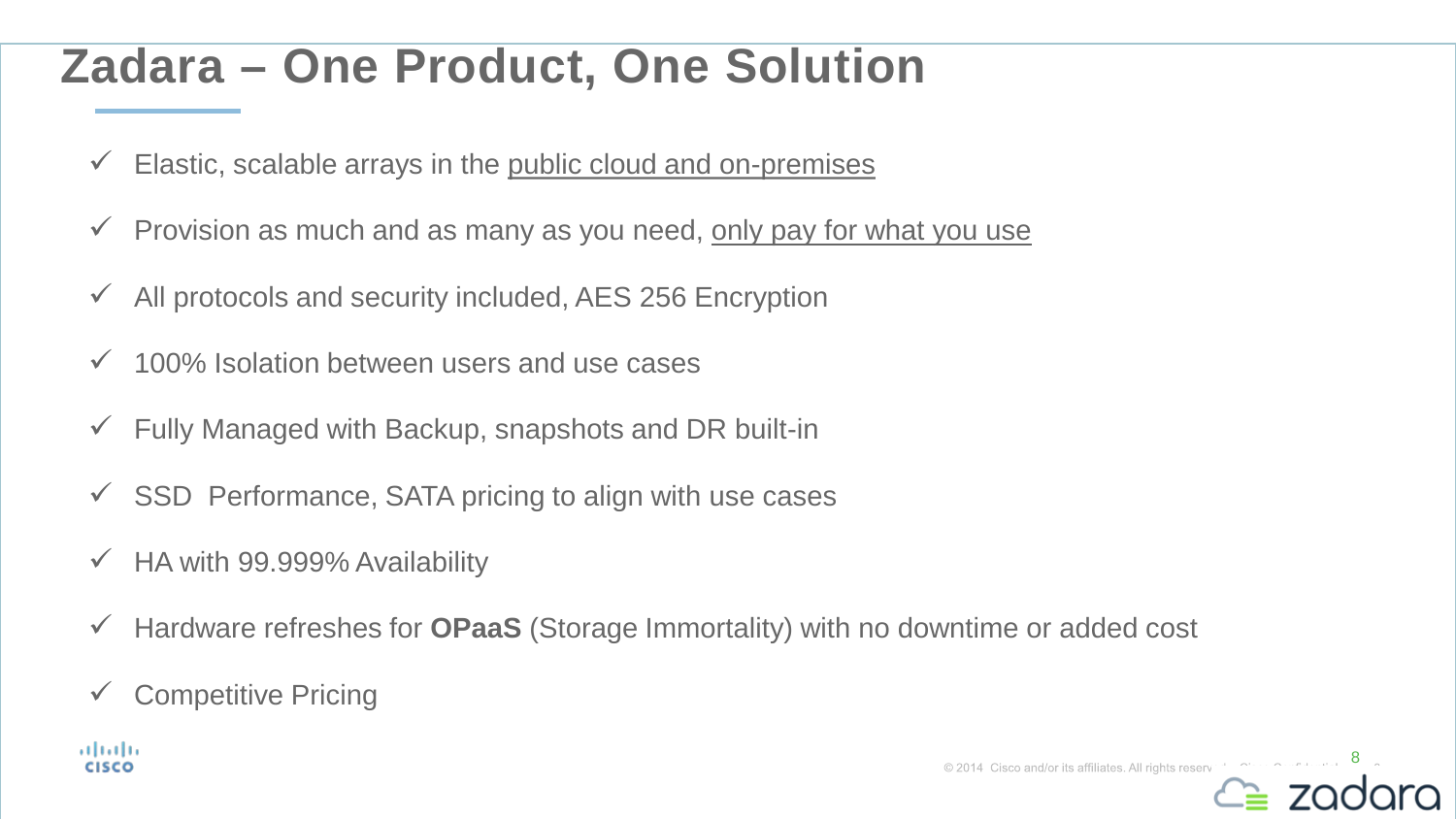#### **Universal Storage that Evolves with your Business**



altalia **CISCO** 

© 2014 Cisco and/or its affiliates. All rights reserv

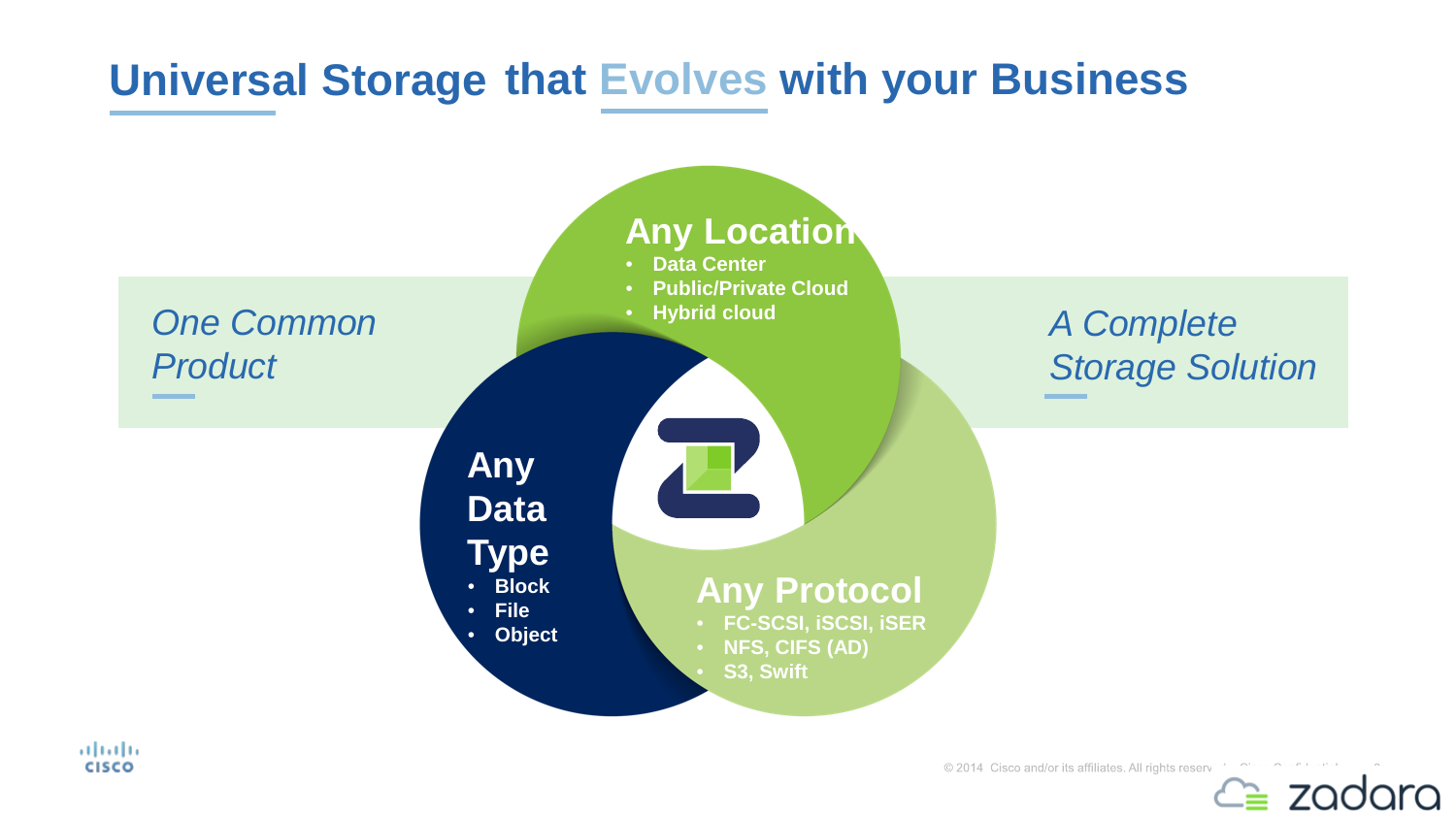## Future

- **AppDyanmics** managing the performance and availability of applications across cloud computing environments
- **Tetration** holistic workload protection for multi-cloud data centers by enabling a zero-trust model using segmentation.
- **Kinetics IoT Platform**  extract, normalize, and securely move data from those devices to distributed applications (i.e., Transportation, Cities, Retail, etc.)